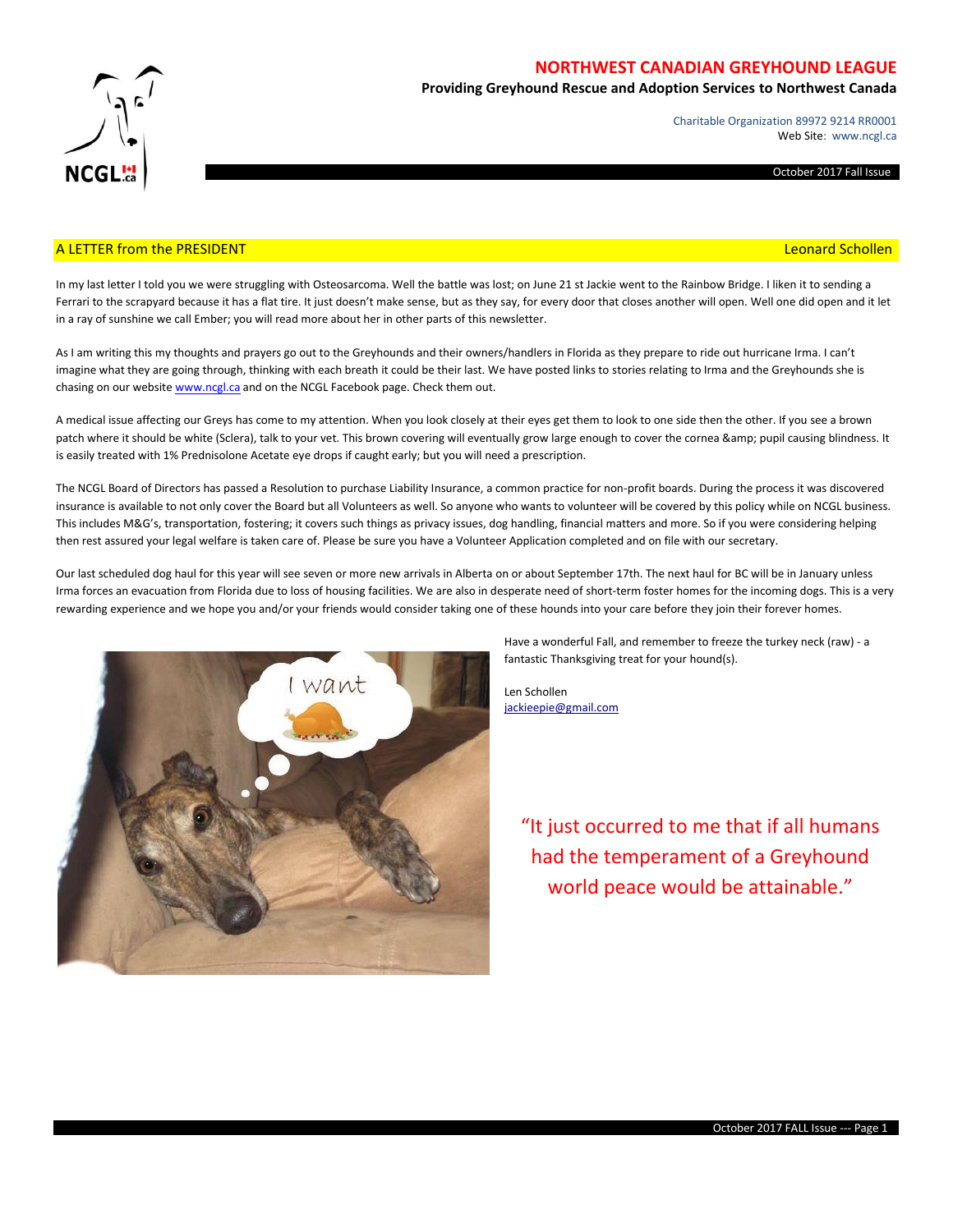| <b>Rainbow Bridge</b>                                                                            |                                                                                                                                                                                                     | Dogs We Have Said Goodbye To   |                                                                                                                                                                                                                                    |
|--------------------------------------------------------------------------------------------------|-----------------------------------------------------------------------------------------------------------------------------------------------------------------------------------------------------|--------------------------------|------------------------------------------------------------------------------------------------------------------------------------------------------------------------------------------------------------------------------------|
| Starz Mr. Cool (Jack)<br>Form of Flattery (Keanna)<br>Music Man (Banjo)<br>Pat C Edition (Eddie) |                                                                                                                                                                                                     |                                | Molly<br>Yo Fran (Fran)<br>LC's JiggyWithIt (Cooper)<br>Persuasion (Loki)                                                                                                                                                          |
| <b>Happy Tails</b>                                                                               |                                                                                                                                                                                                     | <b>Welcome to Our New Dogs</b> |                                                                                                                                                                                                                                    |
|                                                                                                  | Maggie (Sasha)<br>AJN Star Go Bon (Scout)<br>Oaks Ariel (Ariel)<br>Dalorian<br>Kantok<br>Larry<br>Hero<br>LK's Devils Due (Tyson)<br>Monday Morning (Monday)<br>Pfannys Teeparty (Teeparty)<br>Roxy |                                | AJN Black Beauty (Squirrel)<br>Ln Peanut (Peanut)<br>Turbo Daniel (Daniel)<br>AMF Wild Burst (Blake)<br>GF Huasca (Morty)<br>LK's Slinger (Slinger)<br>Oshkosh Preview (Preview)<br>TR's Maggie (Maggie)<br><b>Toodles</b><br>Esko |

### EMBER'S JOURNEY LEONARD SCHOLLEN and MICHELLE and JUSTIN in Penticton, BC

On **June 28th, 2017** NCGL saw a posting on Facebook that the Penticton Animal Shelter had a lost unnamed Greyhound in their facility. NCGL immediately followed up by having one of our Kelowna volunteers contact the shelter to see if Ember (named for her ember-like brindle coat) was still there…she was, and her owner had never contacted them to get her back. Here is a summary of Ember's journey made possible by the wonderful NCGL volunteers who instantly jump into action for these wonderful hounds. Many thanks to everyone involved in *Ember's Journey*.

On **June 29th, 2017 o**ur NCGL volunteer drove to Penticton to retrieve Ember and brought her back to Kelowna for the night. She reported that *" Ember rode well in the car, did well going up open stairs, had a broken/chipped canine tooth, and walked well on leash. She met and got along well with another Greyhound, Italian Greyhound and other breeds at her boarding kennel. She does not get along with cats."*

In addition, she reported that "*Ember ate a good dinner, slept soundly through the night, and enjoyed a good breakfast in the morning. Ember needed a good bath to show off her beautiful coat. She is a really beautiful girl and wags her tail all the time you are talking to her. She is a very happy girl. Her brindle coat is stunning and her face is so dark it is almost black."*

On **June 30th, 2017** the NCGL President and his wife drove to Kelowna and brought Ember back to their home in Oak Harbour, Washington. They were smitten almost immediately and reported the following over the next few days:

### **Foster Update 2017-07-04**

*"Ember will get her fifth bath tomorrow morning; hopefully we can kill the skunk odors with this one. Otherwise she is fitting in too nicely. We have never met the 'perfect' Greyhound before; she has done nothing wrong, yet!"*

### **Foster Update 2017-07-06**

*"Ember got all her shots today and the vet estimates her age to be 7 years. Apparently Ember is eager to get attention; even the shots and blood draw didn't faze her."*

### **Foster Update 2017-07-13**

*"Ember has had her spay surgery and is healing well. Her appetite is good and she has started to put on a bit of weight, presently 66.6 lbs. (30.21 Kg). She is a happy, confident girl and greets everyone with an enthusiastic tail wag. Gets along well with strange dogs large and small and we believe she could be cat trainable. Ember is learning her name, understands several commands like come, no, down, kennel. We are working on some others like leash, sit, and stay. She will retrieve a stuffies toy or ball."* (Anyone see what's happening here?)



On **July 27th, 2017** Ember's forever home was confirmed and she was adopted by her one and only foster home and will continue to live in Oak Harbour, WA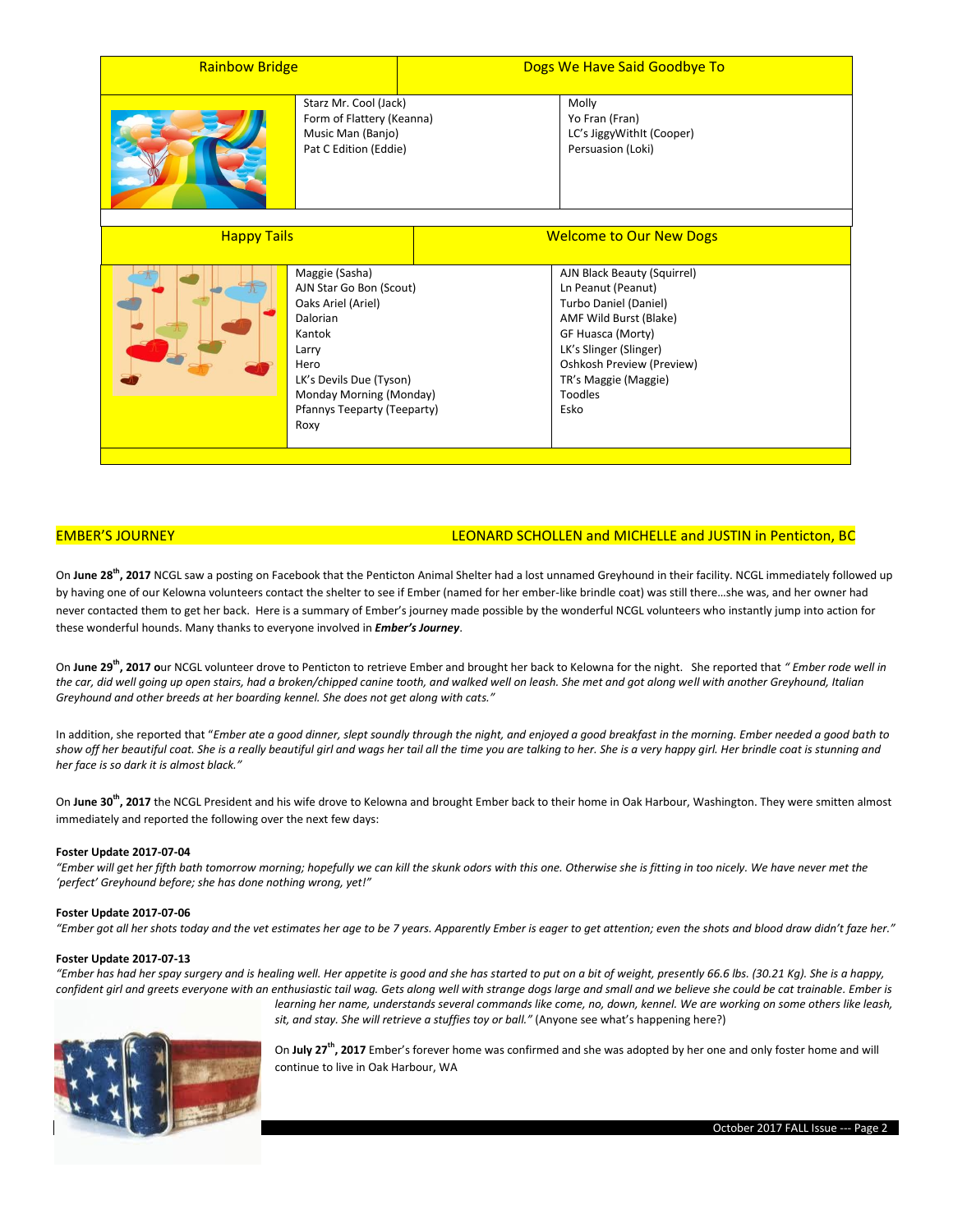### On July 29<sup>th,</sup> 2017 NCGL rec'd the following e-mail message via our websit[e www.ncgl.ca](http://www.ncgl.ca/)

"Hello,

*I have just stumbled across your website and saw "Ember" up for adoption. I found this beautiful girl in Osoyoos lost and wandering around the streets late at night. My fiancé and I were on a much needed night away from home when "Ember" darted out in front of our truck and we stopped to investigate. Apparently she had been following a stranger for more than an hour, she seemed very thirsty. We got her a big bowl of water and then we saw how dirty and smelly she was. She was so thin and her hind quarters seemed painful.*

*I decided then that we needed to try and help this girl out. Instead of staying at our hotel room that night we loaded up our new friend and took her back to our home in Penticton. "Ember" had a nice dinner when we got home and then had a nice night's sleep at the foot of our bed on a big fluffy blanket. I would have given her a bath to try and get some of the skunky smell out but I wasn't totally sure about how she would take to a bath.*

*In the morning we went for a beautiful walk and this girl is so great on the leash. She wanted to stop and smell all the bushes but would stay walking right beside me if I called her. This girl seems to have such a gentle personality and she is so great to have around. It was a tearful goodbye when we had to take her to the pound...I thought the owner would for sure find her and pick her up so I sadly left her there.*

*I am so happy to have found her on your website and to know that she is doing well, and doing even better than when I got to meet her. I am happy to know there are people and organizations like yours to help out animals in need. Thank you so much!!! Lots of love and hugs to you Ember!!*

Normally at the end of a story it is written "The End" – but in this case this is just "The Beginning" for Ember and her new family!

### PROVIDING CONSISTENT LEADERSHIP FOR YOUR GREYHOUND Judy Miller

We need to provide consistent leadership! Dogs need a leader, be that leader. Here are just a few tips that have worked in my house. Some dogs require a very strong leader, others only need a mild leader, but they still need leading. Hope these tips help some of you!

- Do you go through doors first, or does your dog? You should be going first. Suggestion: Teach your dog the "wait" command and only allow your dog through the door once you release him from the command. I use "OK" as my release command.
- Do you follow your dog on walks or does your dog follow you? Your dog should be at your side or behind you they must be able to see you, their leader. If you're having problems with your dog being aggressive to other dogs on walks or pulling on the leash, chances are your dog is walking out in front of you. Try having your dog walk at your side on a short, slack leash (don't tense up) - you'll be amazed at what a difference it makes.
- Are you calm, confident and in control? If not, chances are you're having some behaviour issues with your dog. Be calm, but firm when your dog does something wrong. Don't get nervous when another dog approaches you on a walk; if you do, so will your dog.

## **NOT ALLOWED ON THE FURNITURE THEY SAID...**

**HOW WE LAUGHED...** 

 Do you yell at your dog when he is barking - leaders don't yell - use a squirt water bottle or calmly and quietly acknowledge what your dog is barking at and then remove him from the situation or tell him 'thank you' and 'that's enough'.

 Do you give your dog consistent messages/rules? If not, chances are you're having some behaviour issues with your dog. For example: if your dog is not allowed in the kitchen, never allow him in the kitchen - don't sometimes allow him and sometimes not - your dog will be confused.

 Does your dog like to play keep-away or do you have to chase him to get something back he has stolen? Leaders don't chase. Don't chase him. If you chase, he will keep the game up. If you don't chase, he will soon give up.

 Does your dog sleep on your bed, on your couch or in your lap? Leaders always sleep in higher places. If you're having problems with your dog growling or snapping at you or your children or keeping you out of your place



October 2017 FALL Issue --- Page 3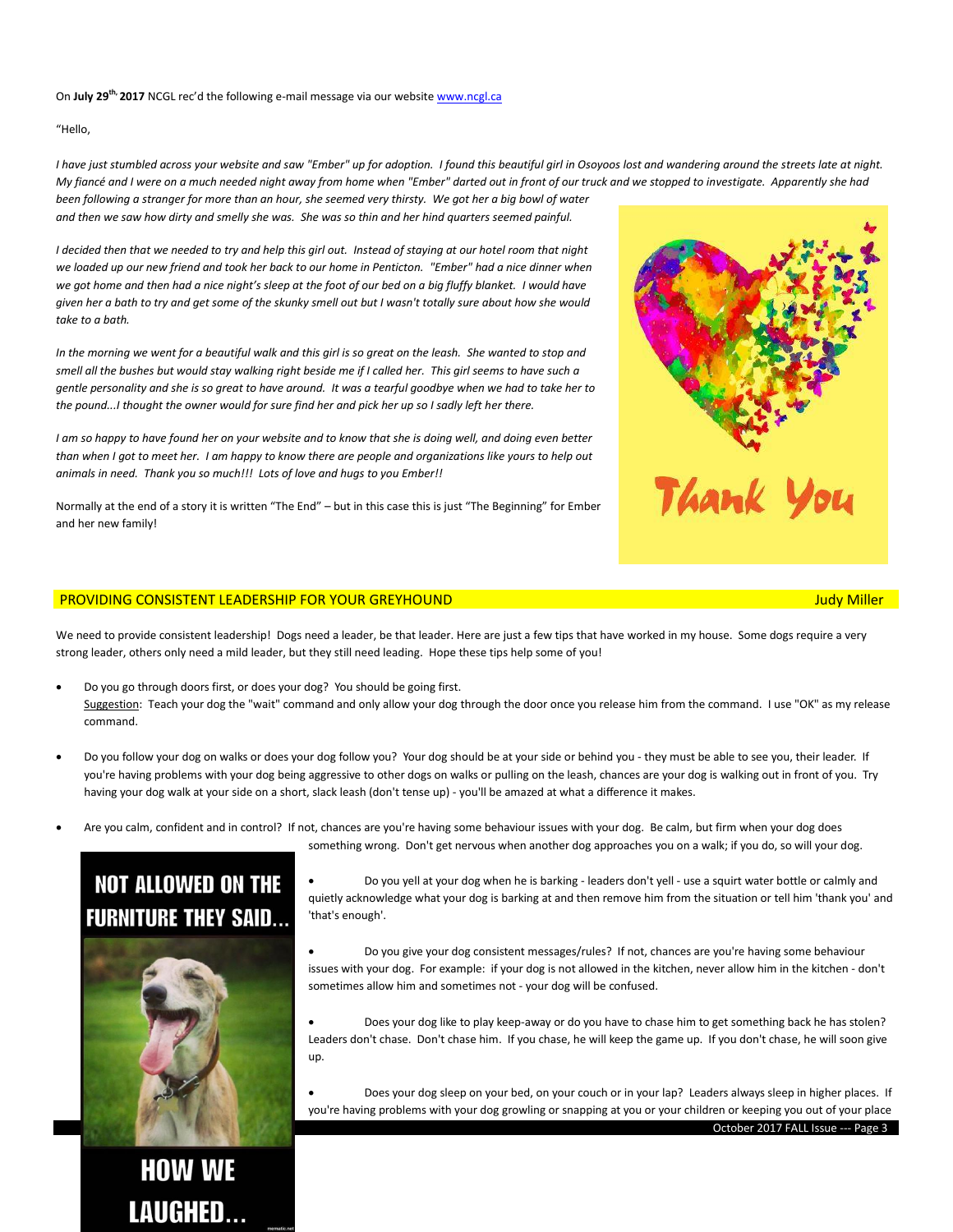on the couch/bed, get your dog off the furniture!! He thinks he's boss and I've seen this lead to some dangerous situations which have resulted in bites, scratches and frightened owners/children.

- Do you walk around or over your dog when he's lying in the hall or the middle of the floor? Leaders don't walk around other dogs they make them move. Are there times when I walk over my dogs, sure, but most of the time I make them move. You'll be amazed at how they see you coming and will automatically move out of the way.
- Do you initiate interactions? Do you initiate petting or does your dog? You should initiate petting and you should be the one to stop. Don't let your dog demand attention from you. Are there times when one of my dogs walks up to me and I meet him/her, yes, but most of the time I am the one who initiates it.
- Does your dog determine when feeding time is or do you? You as the leader should be determining feeding time. Feeding time can be a great time to teach some lessons. All our dogs have had to shake a paw or sit and shake a paw in order to get their food. This means I am in control, not them. Having your child put your dog's food bowl down (supervised, of course) and then giving the commands can be a great way to reinforce to your dog that your child is higher in the pack ranking than they are.

### DEALING WITH DEAFNESS IN AN OLDER DOG MARUE EN DEALER HER STATE HER STATE HER STATE HER STATE HER STATE HER ST

My 13-year-old greyhound, Cajun, has begun to lose his hearing. Initially we weren't sure if it was a hearing problem or if he simply wasn't paying attention. He wouldn't always come when called especially if we were in another room. We began watching him more closely and realized that the reason he sometimes came when called was due to the fact that he saw our other greyhound leap from the couch and trot into the next room so he would follow. When we were in front of him he appeared to hear us but we realized he might just be reading our lips to a certain extent so we began to test him. We stood behind him and spoke to him. Providing we were no more than five feet behind him, he heard us. Any farther and there would be no reaction. Then we tried standing in front of him and speaking. His reactions to this were less conclusive as again we were unsure if his tail wagging was a result of his hearing us or of his assuming we were speaking to him because he could see our mouths moving.

We particularly noticed that when Cajun was sleeping he did not hear anything at all, even close at hand. Cajun appears to sleep much more soundly than previously. We are not sure whether this is due to old age or to the fact that he can no longer hear as well and therefore is not disturbed by outside noises. To avoid startling him, we wake him up by moving in front of him and speaking to him, first quietly, then louder until he finally responds. We also gently put weight on whatever he's lying on, usually the couch or bed, so he feels the movement without actually being touched. If he is touched while sleeping he leaps up frightened and as often as not, falls back down. This is something that has only begun to happen within the last six months.

We took Cajun to the vet to make sure his deafness wasn't being caused by an ear infection or a build up of dirt and wax in his ears. We do check them regularly and they looked fine, however the vet made a closer inspection using an otoscope. No infection was apparent.

Cajun should ideally have a Brainstem Auditory Evoked Response (BAER) test which is the only way to truly test a dog's hearing; however this test is not available to us within driving distance so we had to make do without it. Our vet clapped his hands loudly behind Cajun. Cajun reacted. But did this mean he could



hear or did he feel the air vibrations? You can see this wasn't going to give us any definitive answers.

Our vet suspected arthritis in the tiny bones (see Sidebar) in Cajun's middle ear. Since he has arthritis throughout his spine this is certainly a possibility. The arthritis would cause the movement of these bones to be slow or non-existent, reducing his hearing and eventually perhaps causing total deafness. There is no cure for this problem.

The vet recommended that we purchase several different types of whistles, starting with the special dog whistle that is pitched above the range of human hearing. It's possible Cajun will be able to hear sounds in one range while being oblivious to others.

As his hearing diminishes we find that Cajun follows us more than ever. Owners of these dogs are well aware that greyhounds often shadow their people around the house, but Cajun's pursuit increased to the point where we are continually tripping over him when we turn around. Understanding why he is doing this does somewhat keep us from being annoyed about it.

We have started to teach Cajun hand signals as a way to communicate with him over a distance. When he is in the yard and much too far away to hear us, a wave of our hands will usually get his attention, after which we can give him the signal to come. This also works inside the house although it necessitates going into the room he is currently occupying. We have not yet been able to teach him a hand signal for stop and wait. He insists on running in our yard. As well as his deafness, Cajun has calcification of the spine that is causing decreased control of his hind limbs. As you can imagine, running when you do not have proper command of two of your four legs is not a good idea and causes mishaps. Occasionally Cajun loses control of one or both of his back legs, usually due to the speed he is travelling, and down he goes. Sometimes he can get up on his own, sometimes he can't. You would think he would slow down to minimize the chance of falling but apparently that hasn't occurred to him. This is why we needed to teach him the stop and wait hand signal.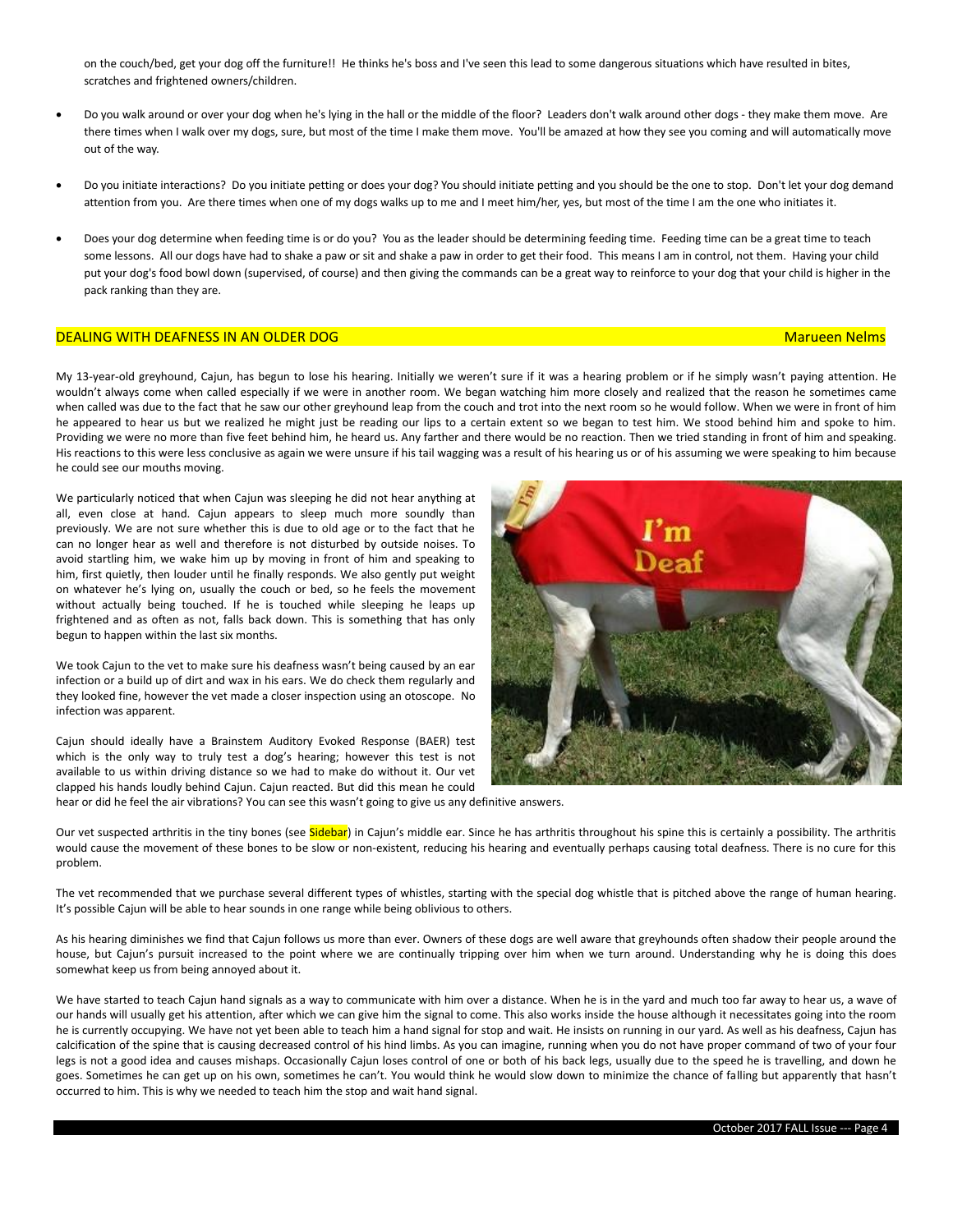The biggest hurdle we face is how to communicate with Cajun in the dark. We have a large acreage and every night he is let outside for his last potty at 10:00 p.m. My husband accompanies him but we do not keep him on leash as he usually goes only as far as the nearest bush. Since hubby is trying to keep track of two loose greyhounds, something was bound to happen and eventually it did. My husband raced into the house yelling that he couldn't find Cajun. We both grabbed flashlights and ran out to search for him. Fortunately it was only a few minutes, though it seemed much longer, when we found him merrily sniffing from bush to bush about 400 feet from the house. Good thing the gate was shut or who knows where he might have ended up. Since then we decided to have him wear a battery-operated collar that has small flashing lights on it. Now we can see where he's going. We are also trying to teach him to respond to a flashing porch light. We want him to know this is his signal to come. So far we aren't sure whether he is coming because he sees the flashing light or because he is finished his business and wants to come inside. Time will tell.

We'll continue to work with Cajun with hand signals and the porch light and a whistle if we can find one he is able to hear. Cajun seems comfortable with his deafness -- it's us who are scrambling to adapt to it.

### **Sidebar:**

How ears work (generally):

A canine ear can be divided in three main parts - the external ear (pinna or auricle), the middle ear and the inner ear.

The external ear, which is many different shapes in different breeds, is the part of the ear that traps sound waves -- the beginning of the hearing process.

The middle ear focuses and processes those trapped sound waves. The middle ear consists of the tympanic cavity, the eardrum and the auditory ossicles that are a series of tiny bones -- the hammer (malleus), anvil or saddle (incus) and the stirrup (stapes). These tiny bones transmit the sound waves to the inner ear.

The inner ear is made up of the cochlea and of canals that are fluid filled tubes filled with tiny hairs. The cochlea converts sound vibrations into messages and the tiny hairs record movement in the canals. This information is passed to the brain via the auditory nerve. The brain then translates these messages into distinguishable sounds.

### Ear problems and preventative care:

Untreated ear infections can cause deafness. You should visually inspect your dog's ears weekly. They should be free of dirt and wax and should not have a bad odor. The ears should not be overly sensitive to touch.

Infections of the outer ear often produce a discharge and a foul odor. There may be irritation, redness and heat. The dog may shake its head, scratch at its ears, or rub its ears with its front paws.

Middle and inner ear infections are generally the result of untreated outer ear infections. All ear infections require veterinary care to determine the cause and the correct medication to cure the problem.

To prevent infections check your dog's ear weekly and clean them regularly, wiping them out with a clean cotton ball dampened with mineral oil. DON'T use Q-tips as you could injure the ear if the dog moves suddenly. You may need several cotton balls and a helper to hold the dog if the ears are particularly dirty.

# October 2017 FALL Issue --- Page 5 GREYHOUND TERMINOLOGY QUIZ LYNDA BRENNING BRENNAND BRENNING BRENNING BRENNING BRENNING BRENNING BRENNING BREN How well do you know your **Greyhound Terminology?** Here is your chance to find out. Circle the correct answer in the left hand column. Check out the answers on the last page. No peeking! **B CHATTERING** Barking **U** Eating **G** Loving **O CHIPPING** Balding **A** Tooth decay **R R** One is not enough **B DOUBLE SUSPENSION GALLOP** Two dog harness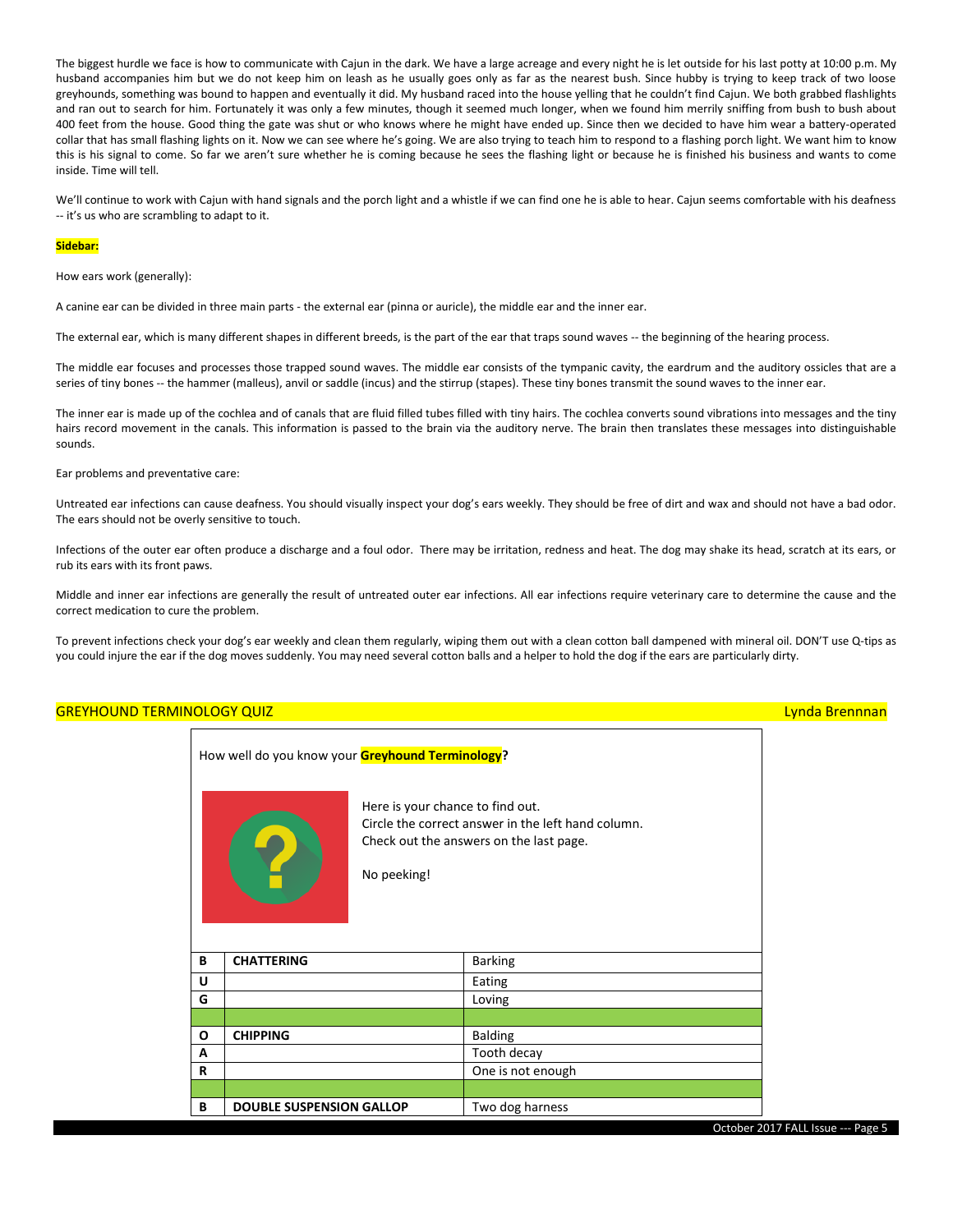| E                       |                                | Running style            |  |
|-------------------------|--------------------------------|--------------------------|--|
| G                       |                                | Mirror image             |  |
|                         |                                |                          |  |
| Υ                       | <b>ESCAPED TONGUE SYNDROME</b> | Sloppy tongue            |  |
| E                       |                                | Dental visit             |  |
| S                       |                                | Running off at the mouth |  |
|                         |                                |                          |  |
| S                       | <b>HELICOPTER TAIL</b>         | Muzzle manufacturer      |  |
| н                       |                                | Rotating wildly          |  |
| E                       |                                | Travel area              |  |
|                         |                                |                          |  |
| L                       | <b>NITTING</b>                 | Wool coat                |  |
| $\mathbf 0$             |                                | Nibbling                 |  |
| B                       |                                | Sneezing                 |  |
|                         |                                |                          |  |
| O                       | <b>ROACHING</b>                | Flea control             |  |
| U                       |                                | Upside down              |  |
| R                       |                                | Smoking                  |  |
|                         |                                |                          |  |
| N                       | <b>ROOING</b>                  | Howling                  |  |
| O                       |                                | Digging                  |  |
| D                       |                                | Snoring                  |  |
|                         |                                |                          |  |
| А                       | <b>SPHINX POSITION</b>         | <b>Begging</b>           |  |
| D                       |                                | Sitting                  |  |
| O                       |                                | Sleeping                 |  |
|                         |                                |                          |  |
| н                       | <b>ZOOMIES</b>                 | Race track               |  |
| A                       |                                | Crate mates              |  |
| $\overline{\mathsf{s}}$ |                                | Zipping about            |  |
|                         |                                |                          |  |

Check out the answers on the last page.

**(We need models!)**



Volunteers are always needed.

Why not join in the fun and lend a hand?

| <b>QUESTION:</b> | <b>ANSWER:</b>    | <b>Articles</b> | <b>Please</b> |
|------------------|-------------------|-----------------|---------------|
|                  |                   | or              | <b>Send</b>   |
| <b>What</b>      |                   | <b>Photos</b>   |               |
|                  | <b>Anything</b>   |                 |               |
| Goes             | <b>You Want</b>   | of Your         | To.           |
| <b>Here</b>      | То                | <b>Hound</b>    | savethehounds |
|                  | <b>Contribute</b> |                 | @Gmail.com    |

October 2017 FALL Issue --- Page 6